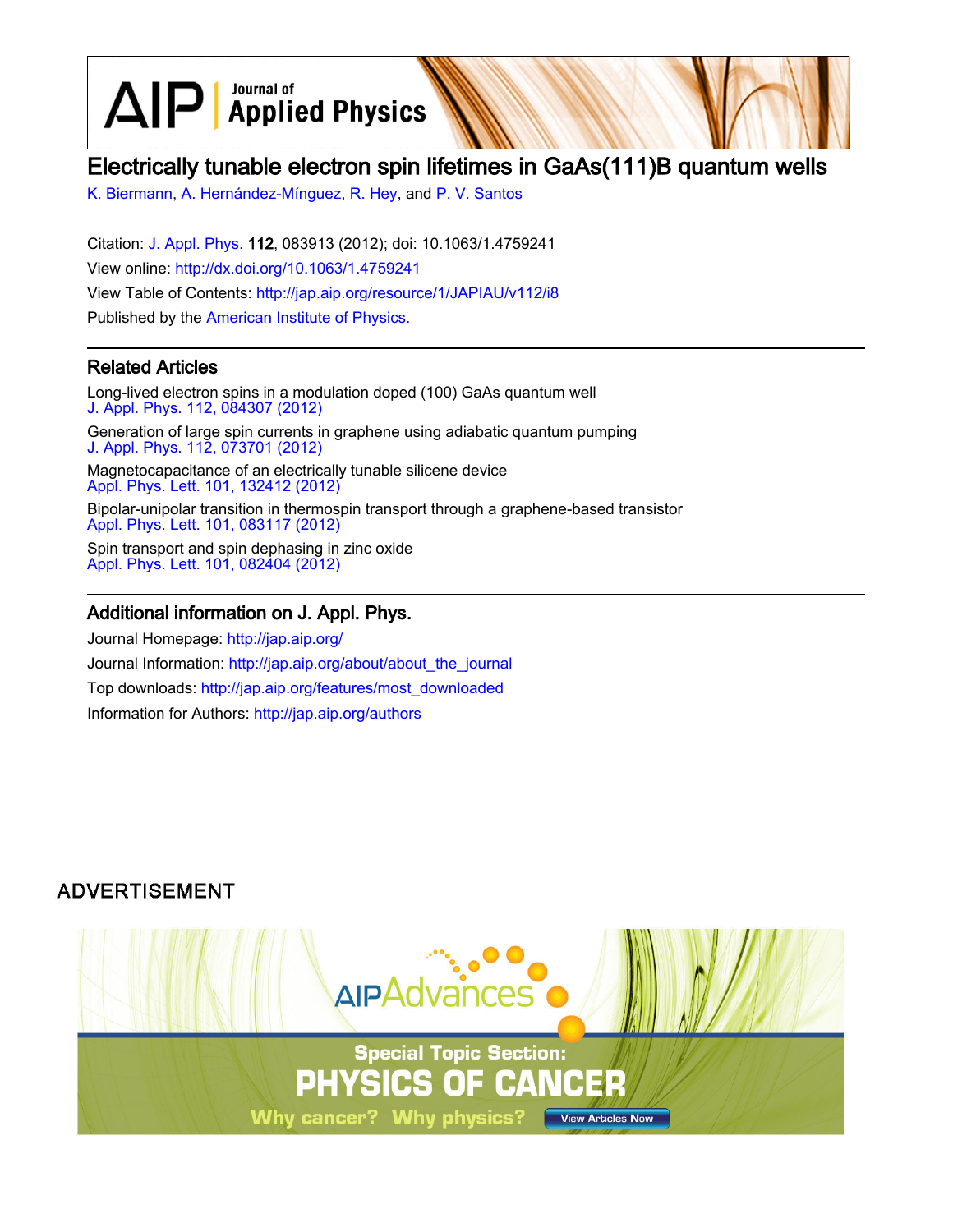# [Electrically tunable electron spin lifetimes in GaAs\(111\)B quantum wells](http://dx.doi.org/10.1063/1.4759241)

K. Biermann,<sup>a)</sup> A. Hernández-Mínguez, R. Hey, and P. V. Santos Paul-Drude-Institut für Festkörperelektronik, Hausvogteiplatz 5-7, 10117 Berlin, Germany

(Received 1 August 2012; accepted 19 September 2012; published online 19 October 2012)

We investigate the electric tunability of the electron spin lifetime in GaAs(111) quantum wells (QWs) inserted in biased p-i-n and n-i-p diode-like structures. Due to the specific symmetry of these QWs, the Rashba contribution to the spin-orbit magnetic field induced by the applied bias is parallel to the intrinsic Dresselhaus contribution for all directions of the electron wavevector. In particular, the voltage applied to the diode, which controls the amplitude of the Rashba contribution, can be adjusted to attenuate the resulting spin-orbit field, thus strongly suppressing spin dephasing due to the Dyakonov-Perel relaxation mechanism for all spin orientations. Spin lifetimes from below 100 ps at an electric field of  $-20$  kV/cm to values exceeding  $4 \text{ ns}$  at  $+8 \text{ kV/cm}$  have been measured in 25 nm thick multiple QWs at a temperature of 20 K. © 2012 American Institute of Physics. [[http://dx.doi.org/10.1063/1.4759241\]](http://dx.doi.org/10.1063/1.4759241)

### I. INTRODUCTION

Spintronics devices for future semiconductor integrated circuits require efficient techniques for the electrical injection and transport of spins as well as for their detection and manipulation. In this respect, one of the main challenges is the achievement of spin lifetimes sufficiently long to permit the realization of many spin operations before decoherence effects set in. This problem becomes specially important when one takes into account that the electron spin coherence times in intrinsic III-V bulk semiconductors are of the order of only one ns.

Three classes of spin scattering mechanisms dominate the electron spin lifetime of semiconductor structures. The first is the spin-orbit (SO) interaction, which couples the spins to the orbit degree of freedom of the carriers. This interaction induces a spin splitting of the conduction bands, which depends on the magnitude and direction of the electron wavevector k. The effect of the SO interaction on the electron spin dynamics can be described in terms of an effective magnetic field  $(B_{so})$  acting on moving spins. As a result, electrons in an ensemble with different k experience SO fields of different strengths and directions. Their spins will then precess at different rates, leading to a reduction of the resulting ensemble spin. This is known as the Dyakonov-Perel (DP) spin dephasing mechanism. $1-3$  The SO interaction can also couple different spin states during electron scattering processes. One example is the Elliott-Yafet spin dephas-ing mechanism,<sup>[4](#page-7-0)</sup> which describes spin-flip transitions induced during electron scattering by impurities or phonons and is expected to be influential in highly doped, lowbandgap materials. A second example is the intersubband spin relaxation mechanism<sup>[5](#page-7-0)</sup> in quantum well (QW) structures, where electron scattering between two subbands is accompanied by a spin flip. This mechanism depends on the occupation probability of the upper subband and is thus expected to be negligible at low temperature and low concentrations of free electrons.

The second class of spin scattering processes is associated with electron spin flips mediated by the electron-hole exchange interaction, the so-called Bir-Aronov-Pikus (BAP) spin dephasing mechanism.<sup>[6](#page-7-0)</sup> This mechanism becomes im-portant for excitons<sup>[7](#page-7-0)</sup> as well as in highly p-type doped III-V semiconductors at low temperatures.<sup>[8](#page-7-0)</sup> The last class of scattering processes arises from the hyperfine-interaction between carrier and nuclear spins. The associated spin flip probability is normally negligible for free carriers, but becomes important for localized electrons in quantum dots.

From the mechanisms presented above, the BAP and DP spin dephasing processes represent the most severe processes limiting the electron spin lifetime in undoped GaAs QWs. While the former can be minimized by spatially separating electrons and holes, two types of strategies have been developed during the last years to reduce the impact of DP relaxation on the spin lifetime. The first relies on the fact that the DP spin scattering rate is inversely proportional to the mo-mentum scattering rate:<sup>[1](#page-7-0)</sup> Frequent momentum scattering reduces the effective SO field  $B_{so}$  experienced by the electrons spins, thus leading to longer lifetimes. One approach consists in the introduction of moderate levels of n-type dopants in QW structures. While suppressing the BAP scattering by reducing the hole concentration, the frequent scattering on the dopants randomizes  $B_{so}$ , thus increasing the spin lifetimes to several tens of ns. $\frac{9,10}{9}$  $\frac{9,10}{9}$  $\frac{9,10}{9}$  The introduction of dopants, however, makes it difficult to control the spin density to very small levels (down to single spins). An alternative approach employs a confinement potential to control the SO interaction: Here, the frequent carrier reflections at the borders of the potential replace the scattering dopants.<sup>11</sup> In particular, the use of one-dimensional potentials or of moving potential dots enables the simultaneous confinement and transport of spins over large distances. $12-15$ 

The second strategy to reduce DP dephasing exploits the dependence of the SO interaction in QW structures on crystallographic orientation, a topic which will be discussed in detail in Sec. [II](#page-2-0). As an example, the specific symmetry of  $(110)GaAs QWs<sup>3</sup>$  $(110)GaAs QWs<sup>3</sup>$  $(110)GaAs QWs<sup>3</sup>$  has been successfully exploited to achieve lifetimes exceeding 20 ns for electron spins aligned along the QW growth directions.<sup>16–18</sup> One limitation of this approach

a)Author to whom correspondence should be addressed. Electronic mail: [biermann@pdi-berlin.de](mailto:biermann@pdi-berlin.de).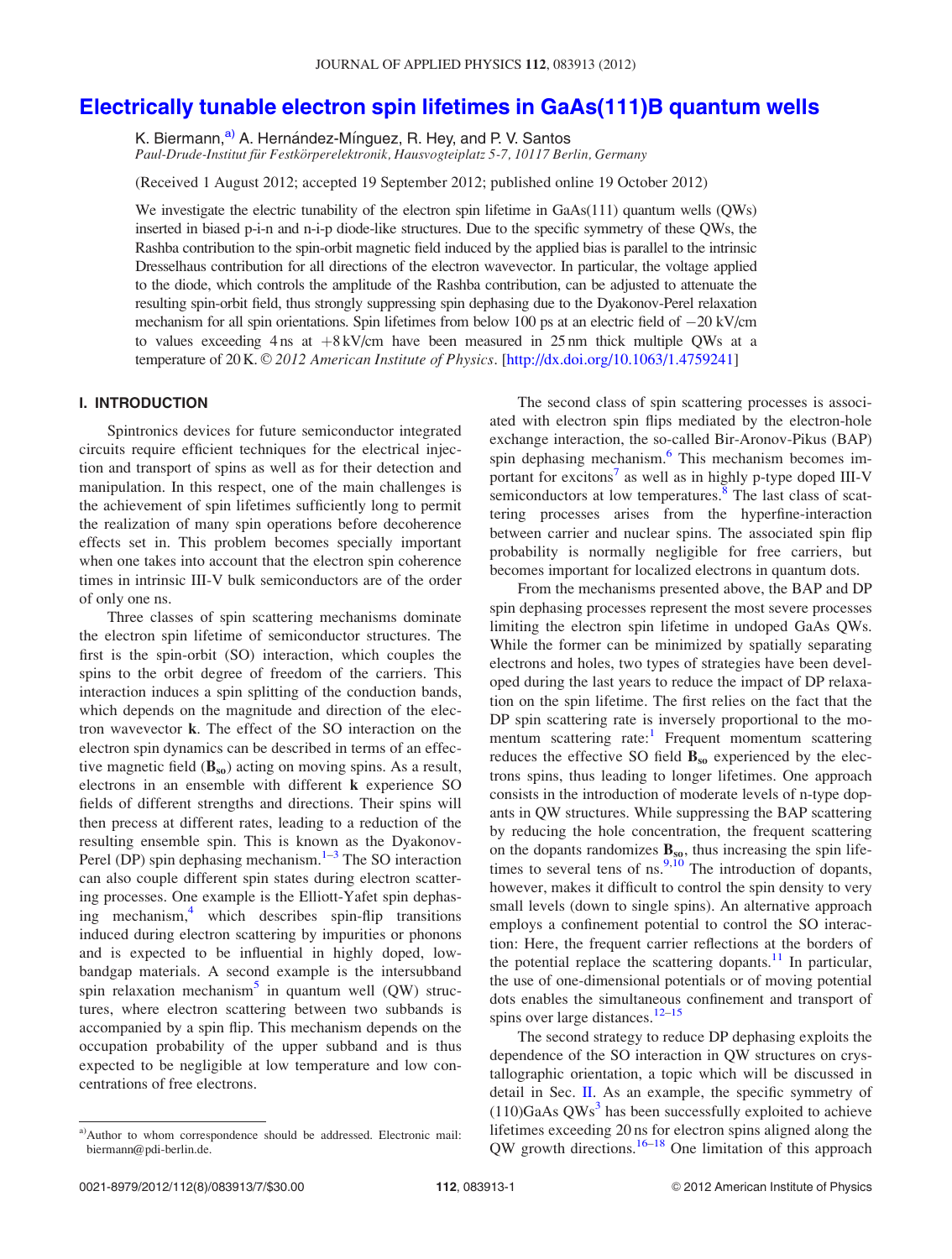<span id="page-2-0"></span>is that the long lifetime only applies to spins along the growth direction. As the spins are rotated away from the [110] axis, spin dephasing becomes strongly enforced by the DP mechanism,  $\frac{19,20}{2}$  $\frac{19,20}{2}$  $\frac{19,20}{2}$  thus severely hampering spin manipulation. A more promising approach, which will be subject of the present paper, takes advantage of the compensation of the bulk (BIA) and the structural inversion asymmetry (SIA) contribution to the SO interaction in QWs grown along the [111] axis. The compensation can be achieved by applying an electric field to control the SIA contribution. In this case, electron spin lifetimes and precession rates are expected to be electrically controllable with values independent of the spin orientation and propagation direction. This special property of (111) III-V structures, which is discussed in details in Sec. II, has been predicted<sup>[21](#page-7-0)–[23](#page-7-0)</sup> and recently experimentally demonstrated by Balocchi et  $al^{24}$  $al^{24}$  $al^{24}$  A further advantage of the compensation approach is that the vertical (i.e., along the growth direction) electric field also minimizes BAP scattering by reducing overlap between the electron and the hole wave functions.

In this work, we present a detailed study of the spin dynamics in multiple (111) GaAs QWs (MQWs) under a vertical electric field. The experimental studies were carried out at 20 K in MQW structures consisting of 25 nm-thick QWs embedded within the intrinsic region of p-i-n and n-i-p diode structures. Time- and polarization-resolved photoluminescence (PL) measurements show a significant enhancement of the electron spin lifetime in n-i-p structures under increasing reverse bias. These results are in agreement with the findings of Ballochi *et al.*<sup>[24](#page-7-0)</sup> in thinner (15 nm) thick) QWs and are attributed to the partial compensation of the Dresselhaus and Rashba contributions to the spinorbit interaction induced by the reverse bias. The lifetime enhancement persists while spins precess under an in-plane magnetic field. Time-resolved PL experiments carried out under these conditions show spin precession oscillations lasting over times exceeding 5 ns. Finally, the BIA-SIA compensation mechanism has been further corroborated by experiments on p-i-n structures, where the spin-orbit field increases under a reverse bias, thus leading to a significant reduction of the spin lifetime.

In Sec.  $II$ , we first address the different mechanisms controlling the SO interaction in QWs with different crystallographic directions. We then describe the procedures for the growth and processing (Sec. [III\)](#page-3-0) as well as for the spectroscopic measurements of the spin dynamics (Sec. *). The* experimental results are presented and discussed in Sec. [V](#page-4-0). Finally, concluding remarks are given in Sec. [VI](#page-6-0).

### II. DEPENDENCE OF THE SPIN-ORBIT INTERACTION ON QUANTUM WELL SYMMETRY

As previously mentioned, there are two major contributions to the SO field in III-V QWs. The first one, denoted as  $B<sub>BIA</sub>$  (bulk inversion asymmetry) or as the Dresselhaus term, is of intrinsic nature and arises from the lack of inversion symmetry in III-V semiconductors. The second one is caused by an imposed asymmetry on the QW potential and is known as  $\mathbf{B}_{\text{SIA}}$  (structural inversion asymmetry) or Rashba term. The Rashba contribution can be induced by an asymmetrical doping profile or by an electric field applied across the QW. The directions of these SO fields in III-V QWs of various growth orientations are of particular interest since they crucially affect the dynamics of the electron spins. The panels in Fig. 1 depict the orientation of  $\mathbf{B}_{\text{BIA}}$  and  $\mathbf{B}_{\text{SIA}}$  as a function of the in-plane electron wavevector  $\mathbf{k}_{\parallel} = (k_x, k_y)$  for (001), (110), and (111) QWs (the  $x$  and  $y$  directions for each QW orientation are indicated in the diagram). In these diagrams, and also throughout the article, we will only take into account terms of the SO interaction linear in the in-plane electron wavevector  $\mathbf{k}_{\parallel}$ .

In (001) QWs, both SO fields lie in the QW plane. For two distinct directions ([110], [110]),  $\mathbf{B}_{\text{BIA}}$  and  $\mathbf{B}_{\text{SIA}}$  are aligned parallel to each other. For each of these directions, an external electric field can be used to make  $\mathbf{B}_{\text{SIA}} = -\mathbf{B}_{\text{BIA}}$ , thus compensating the total SO field. $25$  However, this compensation simultaneously increases the total field for the orthogonal direction, thus leading to a strong in-plane anisotropy of spin lifetimes. $26-28$  $26-28$  $26-28$ 

The remarkable feature of the SO fields in (110) QWs is that  $B<sub>BIA</sub>$  is always normal to the QW plane. Therefore, electrons spins aligned along this direction—which is the typical



FIG. 1. Orientations of the spin-orbit magnetic fields associated with the bulk inversion asymmetry  $(B<sub>BIA</sub>(k))$  and with the structural inversion asymmetry  $(B_{SIA}(k))$  fields in III-V QWs with (001), (110) and (111) orientations.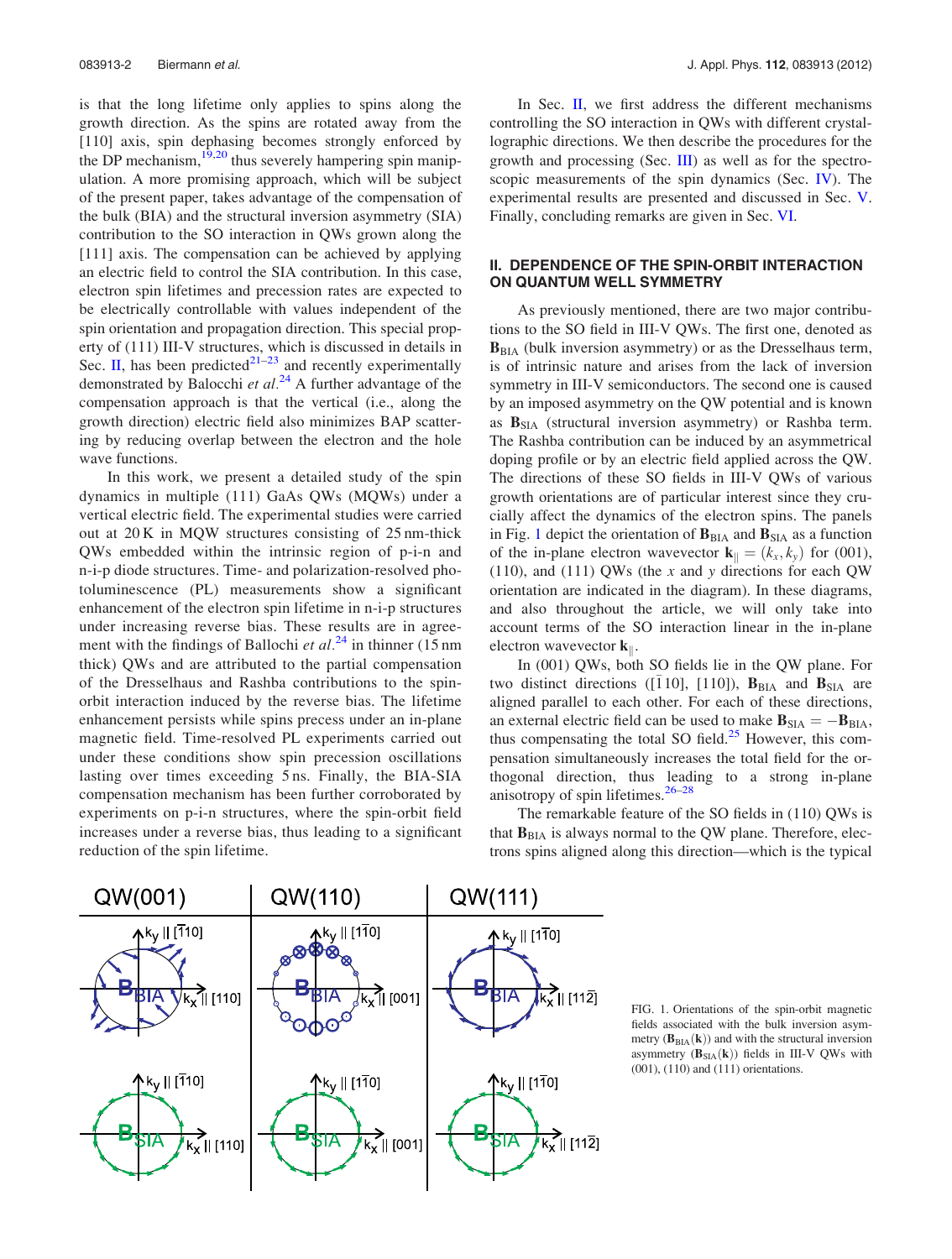<span id="page-3-0"></span>

FIG. 2. Calculated compensation field strength  $E_Z^C$  [see Eq. (1)] as a function of the nominal QW width  $(L_Z)$ . The table additionally lists the effective QW width ( $d_{\text{eff}}$ ), which takes into account both the  $L_z$  and the penetration of the electron wave functions into the QW barriers. The calculations were carried out using  $\gamma = 17 \text{ eV} \text{ Å}^3$  (Ref. [14\)](#page-7-0) and  $r_{41} = 4.15 \text{ eA}^2$  (Ref. [32\)](#page-7-0).

spin orientation for optical spin injection using circularly polarized light—will not be affected by  $B<sub>BIA</sub>$ . DP dephasing mechanism is thus suppressed for these spins, leading to long spin lifetimes.  $3,6,18,29$  An externally applied electric field can be very useful for "switching off" an existing outof-plane spin polarization. In this case, the in-plane  $B<sub>SIA</sub>$ generated by the electric field will rotate the spin vector, thus activating DP relaxation. Iba et al. used such a process to reduce the spin lifetime in (110) QWs by more than one order of magnitude by applying an electric field perpendicular to the QW plane. $\frac{1}{2}$ 

The specific symmetry of (111) QWs leads to the unique situation, where  $B<sub>BIA</sub>$  and  $B<sub>SIA</sub>$  are always parallel, independent of the electron wavevector. The total SO field  $(B<sub>BIA</sub> + B<sub>SIA</sub>)$  can, therefore, be minimized for all electron wavevectors by making  $B_{\text{SIA}} = -B_{\text{BIA}}$ . The SO compensation condition is fulfilled for an electric field  $E_Z^C$  given  $by<sup>21,30</sup>$  $by<sup>21,30</sup>$  $by<sup>21,30</sup>$ 

$$
E_Z^C = \frac{1}{\sqrt{3}} \frac{\gamma}{r_{41}} \left(\frac{\pi}{d_{\text{eff}}}\right)^2 = \frac{1}{\sqrt{3}} \frac{2m^*}{\hbar^2} \frac{\gamma}{r_{41}} E_1.
$$
 (1)

In this equation,  $m^*$  is the effective electron mass while  $\gamma$ and  $r_{41}$  denote the Dresselhaus and Rashba coefficients, respectively. For GaAs,  $\gamma$  was measured to be in the range

 $\gamma = 17 - 28$  eV  $\text{\AA}^3$  (e  $\equiv$  electron charge).<sup>[14,31](#page-7-0)</sup> For  $r_{41}$ , we use the value deduced in (110)GaAs QWs by Eldridge et al. of 4.15  $e^{\hat{A}^2}$ .<sup>[32](#page-7-0)</sup> The effective QW thickness  $d_{eff}$  refers to the extension of the electron wave function, which depends on the nominal thickness of the QW  $(L_Z)$  and on the penetration into the barrier layers. On the right-hand-side of Eq.  $(1)$ ,  $d_{\text{eff}}$ is expressed in terms of the quantization energy of the lowest QW state  $(E_1)$ .

Figure 2 displays the compensation field  $E_Z^C$  as a function of the nominal thicknesses  $(L_Z)$  of GaAs QWs with  $\text{Al}_{0.2}\text{Ga}_{0.8}\text{As}$  barriers ranging from 5 to 30 nm as calculated from Eq. (1) using  $\gamma = 17 \text{ eV} \text{ Å}^3$  and  $r_{41} = 4.15 \text{ eA}^2$ .<sup>[32](#page-7-0)</sup> The values of  $E_Z^C$  and the effective QW widths ( $d_{\text{eff}}$ ) are also listed in the table next to the plot. Due to the inverse quadratic dependence on  $d_{\text{eff}}$  [Eq. (1)],  $E_Z^C$  increases strongly as the QW width reduces. Strong fields may induce carrier tunneling out of the QW, thereby reducing the lifetime of carriers within the QW. To avoid this effect, it is advantageous to probe the SIA-BIA compensation mechanism in rather thick QWs (thickness  $>20$  nm).

#### III. SAMPLE STRUCTURE AND PROCESSING

The samples were grown by molecular beam epitaxy (MBE) on n- or p-type doped GaAs(111)B substrates misoriented  $2^{\circ}$  towards the (211) plane. The growth temperature and rate were set to  $600^{\degree}$ C and  $0.5 \ \mu m/h$ , respectively. The and rate were set to object and 0.5  $\mu$ m/n, respectively. The As<sub>4</sub> flux was adjusted to produce the static  $\sqrt{19} \times \sqrt{19}$  R 23<sup>o</sup> surface reconstruction. $33-35$  Under these conditions, mirrorlike surfaces without pyramid-shaped features, which are often observed for growth on GaAs(111) substrates, were obtained.

In order to apply the electric control field, a stack of (111)B QWs was embedded within the intrinsic region of n-i-p or p-i-n diode structures. In these structures, the electric field induced by forward or reverse bias is oriented along the [111] or  $[111]$  direction, respectively. Figures  $3(a)$  and  $3(b)$ depict the layer structure for the n-i-p sample. The active region consists of 20 periods of 25 nm thick GaAs QWs separated by 31 nm thick (Al,Ga)As barriers. The nominal doping concentrations for the n- and p-type regions are  $2.0 \times 10^{18}$  cm<sup>-3</sup> and  $1.2 \times 10^{18}$  cm<sup>-3</sup>, respectively. The p-i-n sample has a very similar design (not shown), apart from reversed positions of the n-type and p-type regions. To restrict the applied voltage



FIG. 3. (a) Layer structure of the n-i-p diodes. The MQW region is illustrated in detail in (b). (c) I-V characteristics of a p-i-n (blue, full line) and a n-i-p (red, dashed line) diode-like structure, taken in the dark at  $T = 20$  K.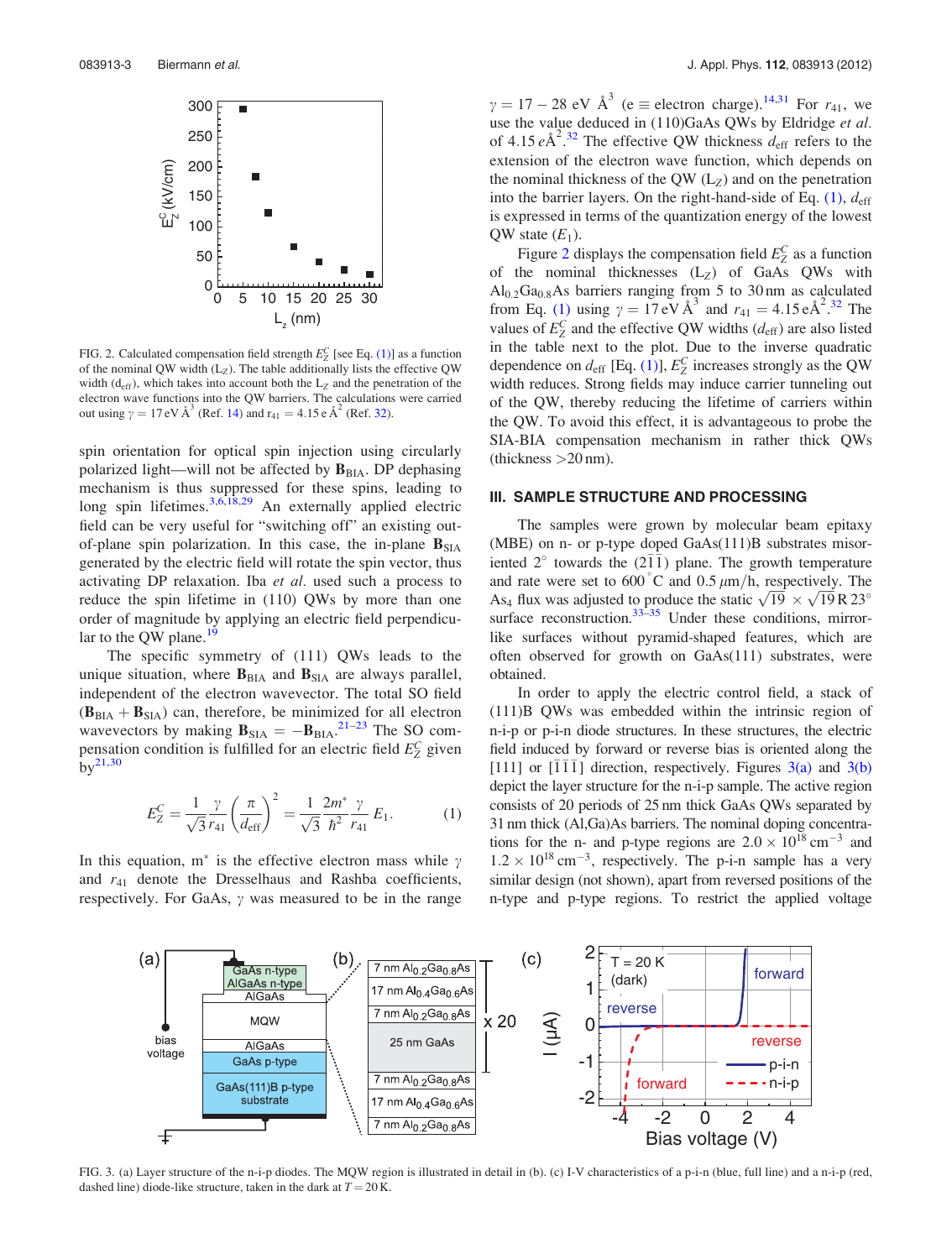<span id="page-4-0"></span>laterally, the top doped layers and part of the undoped AlGaAs spacer layer above the MQW stack were processed into mesa structures with a diameter of  $300 \mu m$  by wet chemical etching. Schottky contacts were formed by evaporating a sequence of metallic layers [Ti (10 nm), Al (40 nm), Ti (10 nm)]. The resulting built-in potential and electric field in the structures were calculated to amount to 1.4 V and 10 kV/cm, respectively.

### IV. EXPERIMENTS

The optical measurements were carried out at  $T = 20$  K in a microscope cold finger cryostat with electric feedthroughs for bias application. Spin polarized charge carriers were generated by exciting the sample with a circularly polarized beam from a pulsed semiconductor laser (wavelength of 757 nm, pulse width and repetition rate of 150 ps and 40 MHz, respectively) impinging at normal incidence. Since the barrier layers are transparent for the laser wavelength, the carriers are generated directly in the MQW structures. The laser beam was focused onto a rather broad spot  $(20 \mu m)$  in diameter) in order to reduce the excitation density to less than about  $5 W/cm<sup>2</sup>$ . The PL emitted with intensities of left  $(I^-)$  and right  $(I^+)$  circular polarization was spatially separated into two beams using a quarter-wave plate followed by a Wollaston prism. The two components were then spectrally resolved using a monochromator with a 1200 lines/mm grating and detected by charge-coupled-device cameras (CCD). We used a liquid nitrogen cooled CCD camera for cw measurements and a thermoelectrically cooled, gated one for time-resolved measurements with a resolution of about 400 ps. The gated CCD camera was synchronized with the pulsed laser using an electric delay line. The degree of spin polarization  $\rho_s(t)$  was determined from the measured intensities according to  $\rho_s(t)$  $= [I^+(t) - I^-(t)]/[I^+(t) + I^-(t)].$  Since hole spins dephase on a very short time scale (typically below 0.1 ns), the PL polarization for longer times reflects the one for electron spins. The setup also includes a pair of coils outside of the cryostat, which produces an in-plane magnetic field at the sample position of up to 165 mT.

### V. RESULTS AND DISCUSSION

Figure  $3(c)$  compares the current(I)–voltage(V) characteristics of the p-i-n (blue, full line) and n-i-p (red, dashed line) structures recorded at  $T = 20$  K in the dark. For both samples, V is defined as the potential difference between the top and the bottom contacts. Forward bias corresponds, therefore, to positive  $V$  for the p-i-n sample and negative  $V$ for the n-i-p sample. Both samples show good rectification with very low reverse currents, thus indicating that large fields can be applied under reverse biases without increasing the leakage current. In the forward direction, the p-i-n and n-i-p devices have threshold voltages of  $1.7 \text{ V}$  and  $-3.3 \text{ V}$ , respectively. The origin for the difference in the absolute values of the threshold voltage is not yet clear, but might be ascribed to small deviations in doping levels as well as in the heights of the nominally identical MQW barriers in the p-i-n and n-i-p samples.

Figure 4(a) compares PL spectra for the n-i-p sample recorded at near flat-band conditions (bias voltage  $= -0.6$  V, black solid line) as well as for reverse biases of 1.0 V (green dotted line) and 2.0 V (red dashed line). The PL line has the shortest emission wavelength (816.5 nm) and the narrowest full width at half maximum (FWHM  $=$  4.8 meV) under flatband conditions. Application of a reverse bias red-shifts and broadens the PL line. This behavior is attributed to the quantum confined Stark effect (QCSE) induced by the applied field [cf. Fig.  $5(b)$ ]. The maps of Fig.  $4(b)$  show the dependence of the PL on bias. The dashed line depicts the Stark shift, which was determined by calculating the lowest eigenenergies for electron and heavy hole states in the QW structure [Fig.  $3(b)$ ] as a function of the applied bias by means of an 8-band  $k \cdot p$  method. The ratio between the voltage drop across the MQW region and the externally applied voltage was fitted to match the experimental data. Based on the fitted Stark shift, we deduced the electric field (E) across the MQW displayed in the upper horizontal scale. The PL lines under applied bias voltage are very broad with FWHM values of up to 24 meV. One reason for the broadening might be a non-uniform electric field across the MQW region created by a redistribution of residual and photo-generated carriers, which leads to different Stark shifts for different QWs. The bias independent PL signal around  $\lambda = 833$  nm stems from carbon-related radiative centers in the substrate.

The applied bias also affects the lifetimes of photogenerated carriers and the intensity of the PL emission. Figure [5](#page-5-0) shows the carrier lifetimes deduced from time-resolved PL measurements on the n-i-p sample as a function of the

> FIG. 4. (a) PL spectra recorded on a n-i-p sample at near flat band condition  $(V = -0.6 V$ , black solid line) and at reverse biases of 1.0 V (green dotted line) and 2.0 V (red dashed line). (b) PL intensity plot (in a log scale) in dependence of the bias voltage at  $T = 20$  K. The dashed line depicts the calculated Stark shift, where the ratio of the voltage drop across the MQW region to the externally applied voltage was adjusted to fit the experimental data. The upper horizontal scale denotes the electric field (E) across the MQW determined from this fitting procedure.

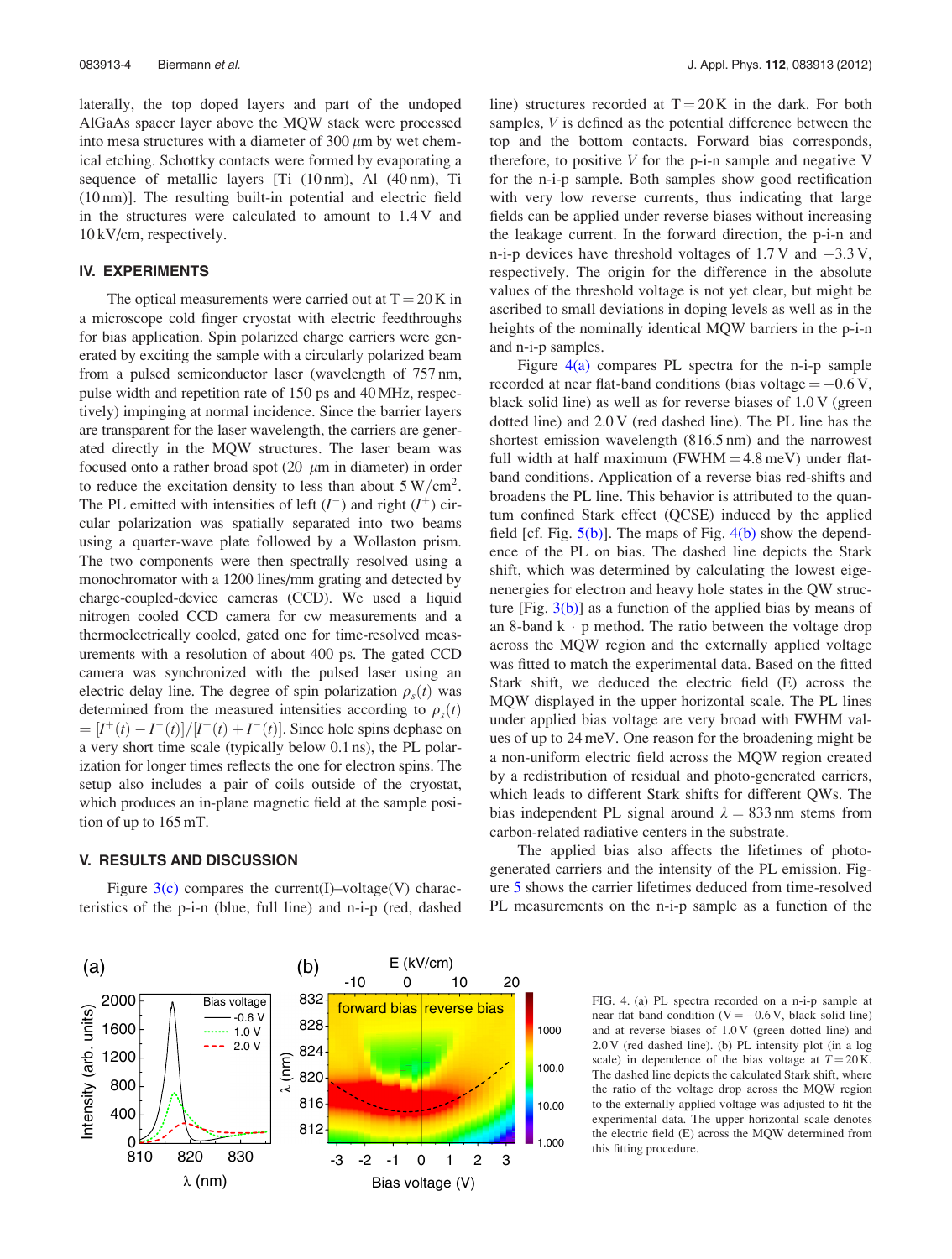<span id="page-5-0"></span>

FIG. 5. (a) Lifetime of photo-generated carriers  $(\tau_c)$  in a (111)GaAs MQW within a n-i-p structure as deduced from time-resolved PL measurements. (b) Band diagram illustrating the spatial separation of electron wave function in the conduction band (CB) and hole wave function in the valence band (VB) of a biased QW. (c) Integrated QW PL intensity as a function of the applied bias voltage. The hashed area marks the voltage range, where the integrated PL intensity is too low for reliable determination of the electron spin polarization using PL.

bias voltage. The carrier lifetimes increase for both forward and reverse biases. This behavior is ascribed to the spatial separation of the electron and hole wave functions [cf. Fig.  $5(b)$ ], which reduces the probability for radiative recombination. Long carrier lifetimes are necessary for the detection of longliving spins. Unfortunately, the spatial separation also significantly reduces the PL intensity, as shown in Fig.  $5(c)$ . The low PL intensity also limits the range of voltages for reliable spin polarization measurements to  $V < 1.2$  V, corresponding to maximum field of 9 kV/cm in n-i-p structures. These fields are much lower than the expected value for compensation of 28 kV/cm.

The impact of the applied field on the spin dynamics is illustrated in Fig. 6. The panels on the left hand side display time-resolved profiles for the spin polarization  $\rho_s$  recorded under different applied biases. The red, full lines are fits of the profiles to a decaying exponential function used to determine the electron spin lifetime  $\tau_s$ . Increasing the electric field from -9.2 kV/cm (top panel) to 8.1 kV/cm (bottom panel) leads to a strong enhancement of  $\tau_s$  from 0.9 to 4.8 ns. As will be further justified below, this enhancement is attributed to the partial compensation of the SO field due to the applied reverse bias.



FIG. 6. Temporal evolution of the electron spin polarization  $\rho_s$  in a n-i-p GaAs(111) MQW sample in dependence of the electric field (labelling on the right hand side) measured without (left panels) and with an in-plane magnetic field of  $B = 161 \text{ mT}$  (right panels). The fitting curves (full lines) correspond to single-exponential decay function (left panels) and exponentially damped cosine functions (right panels).  $\tau_s$  denotes the corresponding exponential decay times.

A strong spin lifetime enhancement has also been observed under a magnetic field. The right panels show similar measurements as in the left panels in the presence of an in-plane magnetic field of  $B = 161$  mT. The indicated spin lifetimes  $\tau_s$  were determined in this case by fitting the measurements to a decaying cosine function (red, full lines). For an electric field of  $E = -9.2 \text{ kV/cm}, \tau_s$  is short and only a few spin precession oscillations occur before the spins dephase. For  $E = 8.1 \text{ kV/cm}$ , in contrast, spin oscillations spanning over the whole range of accessible time delays can be observed.

The electron spin lifetimes measured in the n-i-p structure in the presence (red circles) and absence (black squares) of a magnetic field are compared in Fig.  $7(a)$ . The spin lifetimes increase with applied electric field and are weakly dependent on magnetic field. The last result is in fact unexpected: Since the resultant SO magnetic field is in the QW plane, the DP dephasing for out-of-plane spins should be twice as large as for in-plane ones. As a result, the spin lifetime of optically oriented spins should increase under precession. In contrast to this expectation, we observe a slight spin lifetime reduction under precession. A similar behavior was also reported by Balocchi et  $al.^{24}$  $al.^{24}$  $al.^{24}$  They explain the apparent discrepancy based on the fact that higher order terms (in k) of the Dresselhaus contribution decrease the BIA/SIA compensation effect for spins aligned in the plane of the QW.



FIG. 7. (a) Electron spin lifetimes  $\tau_s$  measured in n-i-p structures as a function of the electric field without (black squares) and with (red circles) an in-plane magnetic field of 161 mT. (b) Modulus of the electron g-factor in (111) QWs plotted as a function of the electric field strength  $E$ . The dashed line is a guide to the eyes.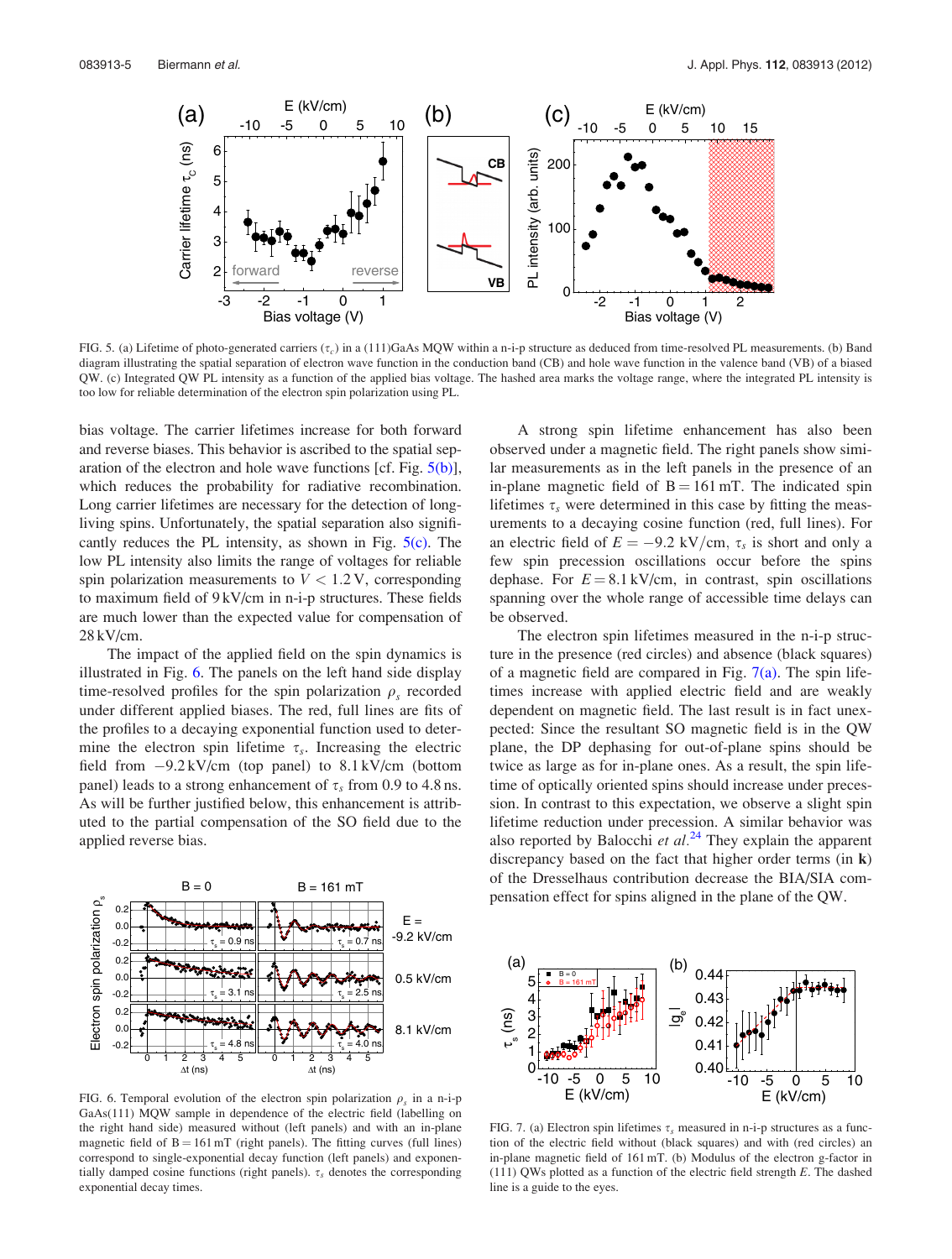<span id="page-6-0"></span>The long spin lifetimes under precession have important consequences for applications since the spin vector can be manipulated without destroying the spin coherence. In GaAs(110) QWs, spins have long lifetime only for out-ofplane orientation and the spin polarization decays signifi-cantly as they precess around an in-plane magnetic field.<sup>[5,19](#page-7-0)</sup> In GaAs(111) QWs, in contrast, the application of a magnetic field only slightly reduces the spin lifetime, which shows that the spin lifetime for all spin components can be electrically increased.

The fitting procedure for the determination of the spin lifetimes under a magnetic field also yields the modulus of the electron g-factor  $(|g_e|)$ , which determines the spin oscillation frequency under the external magnetic field. The corresponding  $|g_e|$  values are plotted as a function of the applied electric field in Fig. [7\(b\)](#page-5-0). An external field across QWs drives the electron and hole wave-functions towards the barriers [cf. Fig. [5\(b\)](#page-5-0)]. As the electron g-factor of AlAs and GaAs has opposite signs, the modulus of the electron g-factor is expected to decrease for an increasing applied electric field, independent of the field direction. $36$  Such a behavior is indeed observed for negative fields in Fig.  $7(b)$ . Note that a nonuniform field distribution across the MQWs should also lead to a distribution of g values and of the spin precession frequencies under a magnetic field. We found, however, that the field dependence of the g-factor in Fig.  $7(b)$  is too weak to explain the spin polarization decay in the time-resolved traces of Fig. [6](#page-5-0). For positive fields, in contrast,  $g_e$  remains almost constant. At the moment, we cannot explain this asymmetry and further investigations have yet to be carried out.

The measurements of Figs. [4–](#page-4-0)[7](#page-5-0) were all carried out on the n-i-p diode structure, where the BIA/SIA compensation is achieved by increasing the reverse bias. For the p-i-n diode structure, in contrast, compensation requires the application of a forward bias. The range of forward biases that can be applied is, however, very limited due to current flow through the structure. In contrast, the application of a reverse bias to the p-i-n devices should increase the total SO field and reduce the spin lifetime. This expectation is in agreement with Fig. 8, which compares the electron spin lifetimes in the p-i-n (red squares) and n-i-p (blue circles) diode structures. The spin lifetimes in the figure were determined via the Hanle effect by measuring the dependence of spin polarization on an in-plane



FIG. 8. Electron spin lifetimes  $\tau_s$  deduced from Hanle measurements in p-i-n (red squares) and n-i-p diode structures with (111)B MQWs plotted as a function of the electric field E.

magnetic field. The modulus of the electron g-factor required for the lifetime calculations were taken from Fig. [7\(b\)](#page-5-0). A similar behavior of  $\tau_s$  with field is observed for both types of structures. Note, in particular, that  $\tau_s$  can be reduced to values below 100 ps under reverse biased p-i-n diodes.

The strong reduction of  $\tau_s$  under reverse bias also allows us to discard effects associated with electron-hole exchange interaction or  $BAP<sup>6</sup>$  $BAP<sup>6</sup>$  $BAP<sup>6</sup>$  spin dephasing mechanism. The  $BAP$ mechanism requires the overlap of the electron and hole wave-functions, which becomes suppressed as these functions are spatially separated under a reverse bias. Its impact on the spin lifetime in p-i-n structures is, therefore, opposite to the measured one for the p-i-n structure, thus indicating that it plays a minor role in the present experiments.

The results presented here confirm and support the findings of Balocchi et  $al.^{24}$  $al.^{24}$  $al.^{24}$  Our experiments can be regarded as complementary in the following respects:

- The investigated samples contain thicker QWs. The QW thickness has a strong influence on the spin-orbit field compensation mechanism, the electron g-factor, and the quantum-confined Stark shift.
- Our experimental methods differ in that our observable maximum time span of time-resolved measurements is only restricted by the temporal evolution of the photoluminescence emission. Thus, we were able to observe several complete spin vector oscillations under an applied inplane magnetic field.
- For comparison with theoretical works, it might be interesting that our experiments were all carried out at 20 K, whereas by Balocchi *et al.* the sample temperature was of at least 50 K.

#### VI. CONCLUSION

The specific symmetry of GaAs(111) QWs allows for the control of the electron spin lifetimes by using an electric field to change the relative magnitudes of the BIA and SIA contributions to the spin orbit field. In this way, the electron spin lifetimes can be changed over almost two orders of magnitude (from below 100 ps to several ns). The enhanced spin lifetimes apply for all spin wave vectors and orientations. The fact that this strategy to increase spin lifetimes was also demonstrated by Balocchi et  $al.^{24}$  $al.^{24}$  $al.^{24}$  in thinner QWs at higher temperatures constitutes this BIA–SIA compensating mechanism as a generally applicable strategy to increase electron spin lifetimes in (111) III-V QWs.

The maximum spin lifetimes that could be achieved in the present experiments are limited by the resolution of the used optical techniques. Advanced time-modulated optical or pure electrical measurements are projected to evaluate the full potential of the electrical tunability of electron spin lifetimes in GaAs(111)B QWs.

#### ACKNOWLEDGMENTS

We thank M. Höricke, W. Seidel, and S. Rauwerdink for MBE growth and sample processing. We gratefully acknowledge financial support from the Deutsche Forschungsgemeinschaft (DFG) via the priority programme SPP1285.